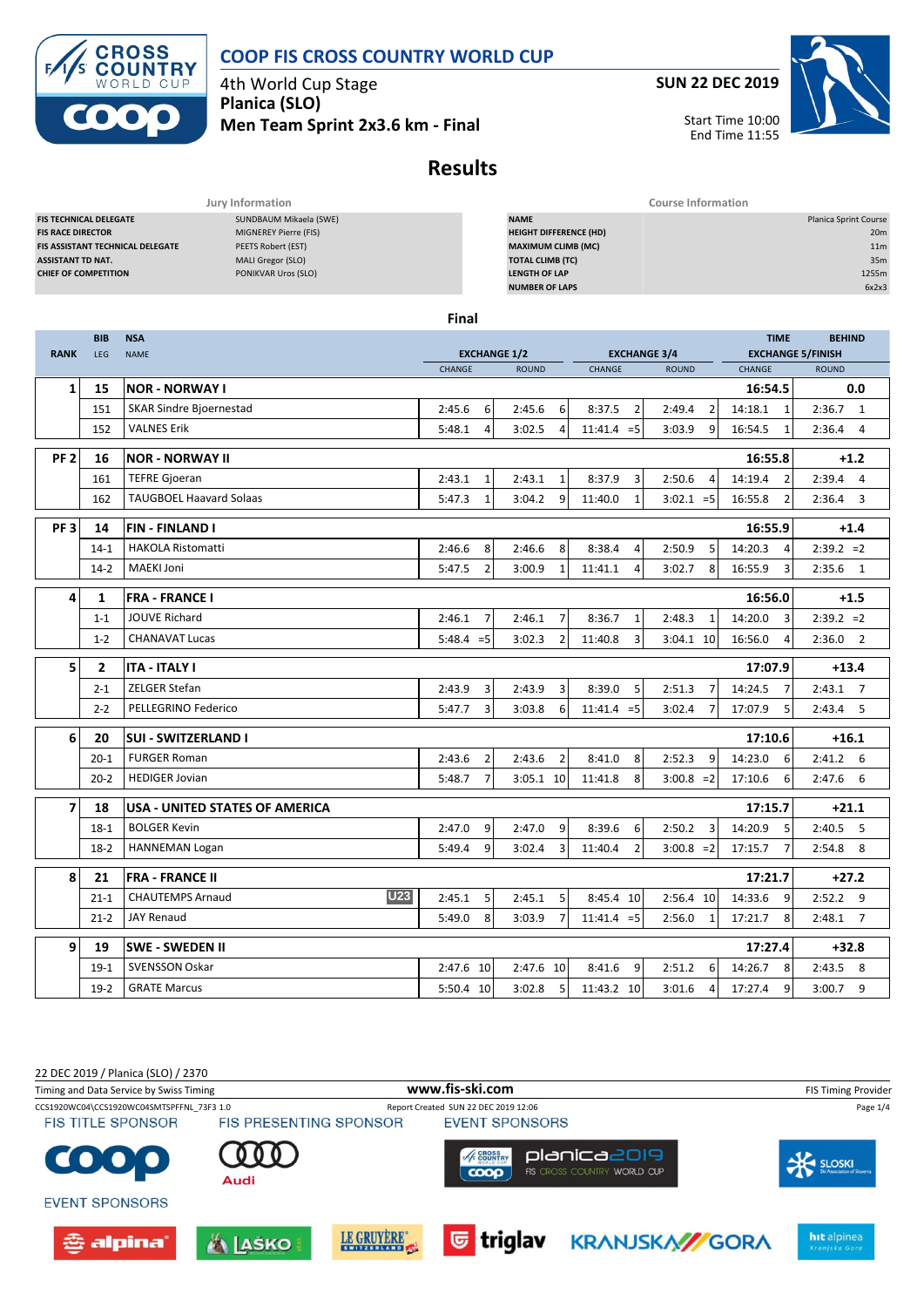

4th World Cup Stage **Planica (SLO) Men Team Sprint 2x3.6 km - Final** **SUN 22 DEC 2019**

Start Time 10:00 End Time 11:55

**Results**

|             | <b>BIB</b> | <b>NSA</b>                       |                     |              |                         |                 | <b>TIME</b>              | <b>BEHIND</b> |
|-------------|------------|----------------------------------|---------------------|--------------|-------------------------|-----------------|--------------------------|---------------|
| <b>RANK</b> | LEG.       | <b>NAME</b>                      | <b>EXCHANGE 1/2</b> |              | <b>EXCHANGE 3/4</b>     |                 | <b>EXCHANGE 5/FINISH</b> |               |
|             |            |                                  | <b>CHANGE</b>       | <b>ROUND</b> | <b>CHANGE</b>           | <b>ROUND</b>    | <b>CHANGE</b>            | <b>ROUND</b>  |
| 10          | 22         | ITA - ITALY II                   |                     |              |                         |                 | 17:39.2                  | $+44.7$       |
|             | $22 - 1$   | <b>U23</b><br><b>GRAZ Davide</b> | 2:44.3<br>4         | 2:44.3<br>4  | 8:40.3                  | 2:51.9<br>8     | 14:35.2<br>10            | 2:52.8 10     |
|             | $22 - 2$   | <b>HELLWEGER Michael</b>         | 5:48.4<br>$=$ 5     | 3:04.1<br>8  | 11:42.4<br>$\mathsf{Q}$ | 3:02.1<br>$=$ 5 | 17:39.2<br>10            | 3:04.0 10     |

22 DEC 2019 / Planica (SLO) / 2370

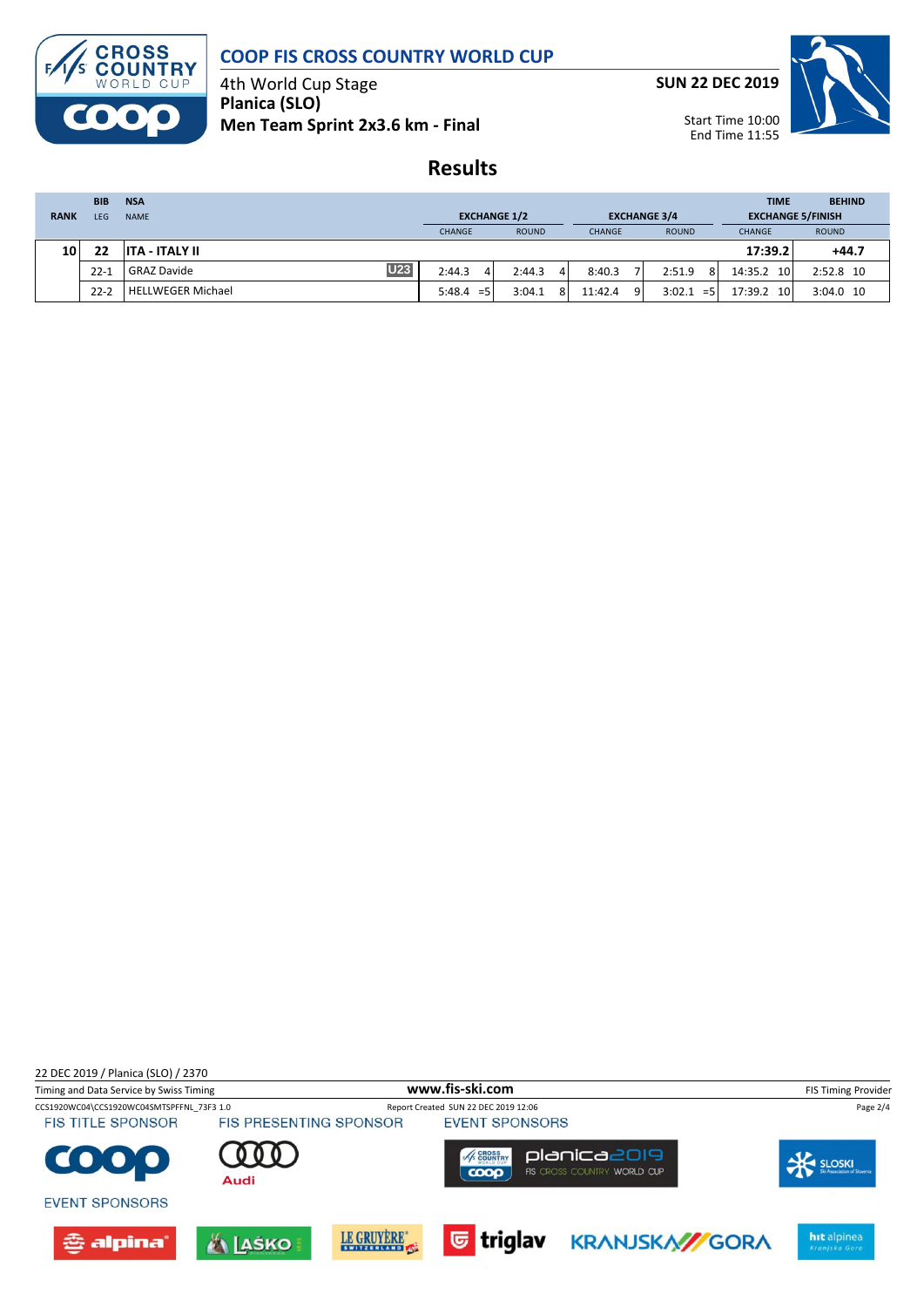

4th World Cup Stage **Planica (SLO) Men Team Sprint 2x3.6 km - Final** **SUN 22 DEC 2019**

End Time 11:55



## **Results**

#### **Semifinals**

| <b>RANK</b> | <b>BIB</b> | <b>NSA</b>                              | <b>EXCHANGE 1/2</b><br><b>EXCHANGE 3/4</b> |                            |                           | <b>TIME</b>              | <b>BEHIND</b><br><b>EXCHANGE 5/FINISH</b> |                          |  |
|-------------|------------|-----------------------------------------|--------------------------------------------|----------------------------|---------------------------|--------------------------|-------------------------------------------|--------------------------|--|
|             | LEG        | <b>NAME</b>                             | CHANGE                                     | <b>ROUND</b>               | CHANGE                    | <b>ROUND</b><br>CHANGE   |                                           | <b>ROUND</b>             |  |
| 11          | 4          | <b>RUS - RUSSIA I</b>                   |                                            | <b>SEMIFINAL 2 RANK:3</b>  |                           |                          | 17:15.5                                   | $+0.7$                   |  |
|             | $4 - 1$    | <b>KRASNOV Andrey</b>                   | 2:39.6<br>1                                | 2:39.6<br>1                | 8:35.3<br>7               | 2:58.5 10                | 14:27.4<br>$\overline{a}$                 | $2:54.6$ 6               |  |
|             | $4-2$      | <b>RETIVYKH Gleb</b>                    | 5:36.8<br>6                                | 2:57.2 11                  | 11:32.8<br>$\overline{4}$ | 3<br>2:57.5              | 17:15.5<br>3                              | 2:48.1<br>3              |  |
| 12          | 11         | <b>EST - ESTONIA II</b>                 |                                            | <b>SEMIFINAL 2 RANK:4</b>  |                           |                          | 17:18.2                                   | $+3.3$                   |  |
|             | $11 - 1$   | <b>ALEV Alvar Johannes</b>              | 2:43.9 12                                  | 2:43.9 12                  | 8:34.9<br>6               | 2:57.6<br>5              | 14:30.6<br>7                              | $\overline{7}$<br>2:56.9 |  |
|             | $11-2$     | <b>U23</b><br><b>HIMMA Martin</b>       | 5:37.3<br>$\overline{7}$                   | 2:53.4<br>$\overline{a}$   | 11:33.7<br>8              | 2:58.8<br>9              | 17:18.2<br>4                              | $2:47.6$ 2               |  |
|             |            |                                         |                                            |                            |                           |                          |                                           |                          |  |
| 13          | 7          | <b>POL - POLAND</b>                     |                                            | <b>SEMIFINAL 2 RANK:5</b>  |                           |                          | 17:20.2                                   | $+5.3$                   |  |
|             | $7 - 1$    | STAREGA Maciej                          | 2:41.8<br>5                                | 5<br>2:41.8                | 8:36.0<br>9               | 2:55.7<br>$\overline{2}$ | 14:28.3<br>6                              | 2:54.4<br>5              |  |
|             | $7 - 2$    | <b>BURY Dominik</b>                     | 5:40.3 13                                  | 2:58.5 13                  | 11:33.9<br>9              | $2:57.9 = 4$             | 17:20.2<br>5                              | $2:51.9$ 5               |  |
| 14          | 8          | <b>SUI - SWITZERLAND II</b>             |                                            | <b>SEMIFINAL 2 RANK:6</b>  |                           |                          | 17:20.4                                   | $+5.5$                   |  |
|             | $8 - 1$    | <b>KAESER Erwan</b>                     | 2:43.1<br>8                                | 2:43.1<br>8                | 8:36.6 10                 | $2:57.8 = 8$             | 14:27.9<br>5                              | $2:53.1$ 1               |  |
|             | $8 - 2$    | <b>SCHAAD Roman</b>                     | 5:38.8 10                                  | 2:55.7<br>$\overline{7}$   | 11:34.8 11                | 2:58.2<br>6              | 17:20.4<br>6                              | 2:52.5<br>6              |  |
| 15          | 3          | <b>GER - GERMANY</b>                    |                                            | <b>SEMIFINAL 2 RANK:7</b>  |                           |                          | 17:20.4                                   | $+5.6$                   |  |
|             | $3 - 1$    | <b>EISENLAUER Sebastian</b>             | 2:40.5<br>3                                | 3<br>2:40.5                | 8:33.3<br>3               | $2:57.8 = 8$             | 14:26.4<br>$\overline{2}$                 | $2:53.4$ 2               |  |
|             | $3-2$      | <b>U23</b><br><b>BRUGGER Janosch</b>    | 5:35.5<br>2                                | $2:55.0 = 5$               | $11:33.0 = 5$             | 2:59.7 10                | 17:20.4<br>7                              | 8<br>2:54.0              |  |
| 16          | 12         | <b>EST - ESTONIA I</b>                  |                                            | <b>SEMIFINAL 2 RANK:8</b>  |                           |                          | 17:33.7                                   | $+18.8$                  |  |
|             | $12 - 1$   | <b>KILP Marko</b>                       | $2:43.5 = 9$                               | $2:43.5 = 9$               | 8:37.1 11                 | 2:58.6 11                | 14:34.6 10                                | 2:59.0<br>- 9            |  |
|             | $12 - 2$   | <b>U23</b><br>ROOS Henri                | 5:38.5<br>9                                | $2:55.0 = 5$               | 11:35.6 12                | 2:58.5<br>7              | 17:33.7<br>8                              | 2:59.1<br>9              |  |
| 17          | 17         | <b>RUS - RUSSIA II</b>                  |                                            | <b>SEMIFINAL 1 RANK:9</b>  |                           |                          | 15:52.3                                   | $+6.4$                   |  |
|             | $17-1$     | SOBAKAREV Andrey                        | $2:31.8 = 4$                               | $2:31.8 = 4$               | $7:49.7 = 5$              | $2:41.4 = 8$             | 13:13.9<br>$\overline{4}$                 | 2:39.6<br>- 8            |  |
|             | $17-2$     | <b>U23</b><br><b>TERENTEV Alexander</b> | 5:08.3<br>$\overline{4}$                   | $2:36.5 = 2$               | 10:34.3<br>$\overline{4}$ | $2:44.6 = 3$             | 15:52.3<br>9                              | 2:38.4<br>9              |  |
|             |            |                                         |                                            |                            |                           |                          |                                           |                          |  |
| 18          | 5          | <b>GBR - GREAT BRITAIN</b>              |                                            | <b>SEMIFINAL 2 RANK:9</b>  |                           |                          | 17:43.4                                   | $+28.5$                  |  |
|             | $5-1$      | <b>CLUGNET James</b>                    | 2:42.2<br>6                                | 2:42.2<br>-6               | 8:34.4<br>5               | 2:54.9<br>1              | 14:33.0<br>9                              | 3:00.7 10                |  |
|             | $5 - 2$    | YOUNG Andrew                            | 5:39.5 11                                  | 2:57.3 12                  | 11:32.3<br>$\overline{2}$ | $2:57.9 = 4$             | 17:43.4<br>9                              | 3:10.4 11                |  |
| 19          | 23         | <b>FIN-FINLAND II</b>                   |                                            | <b>SEMIFINAL 1 RANK:10</b> |                           |                          | 15:53.8                                   | $+7.9$                   |  |
|             | $23 - 1$   | <b>VUORINEN Lauri</b>                   | 2:32.8 10                                  | 2:32.8 10                  | 7:50.7 10                 | 2:41.1<br>7              | 13:15.0<br>8                              | $2:39.5 = 6$             |  |
|             | $23 - 2$   | <b>U23</b><br><b>SUHONEN Verneri</b>    | 5:09.6<br>8                                | $2:36.8 = 7$               | 10:35.5<br>9              | 2:44.8<br>6              | 15:53.8 10                                | 2:38.8 11                |  |
| 20          | 6          | <b>SWE - SWEDEN I</b>                   |                                            | <b>SEMIFINAL 2 RANK:10</b> |                           |                          | 17:46.1                                   | $+31.2$                  |  |
|             | $6 - 1$    | HAEGGSTROEM Johan                       | 2:40.0<br>2                                | 2:40.0<br>$\overline{2}$   | 8:32.8<br>$\overline{2}$  | 2:56.5<br>4              | 14:27.0<br>- 3                            | $2:53.6$ 3               |  |
|             | $6 - 2$    | PETERSON Teodor                         | 5:36.3<br>5                                | 2:56.3<br>9                | 11:33.4<br>$\overline{7}$ | 3:00.6 13                | 17:46.1 10                                | 3:19.1 12                |  |
| 21          | 24         | <b>BLR - BELARUS</b>                    |                                            | <b>SEMIFINAL 1 RANK:11</b> |                           |                          | 15:58.9                                   | $+12.9$                  |  |
|             | $24-1$     | <b>SEMENOV Michail</b>                  | $2:33.2 = 11$                              | $2:33.2 = 11$              | 7:51.4 12                 | 2:41.7 10                | 13:20.3 12                                | 2:44.3 12                |  |
|             | $24-2$     | <b>VORANAU Aliaksandr</b>               | 5:09.7<br>9                                | $2:36.5 = 2$               | 10:36.0 10                | $2:44.6 = 3$             | 15:58.9 11                                | 2:38.6 10                |  |

22 DEC 2019 / Planica (SLO) / 2370 Timing and Data Service by Swiss Timing **WWW.fis-Ski.com www.fis-ski.com** FIS Timing Provider CCS1920WC04\CCS1920WC04SMTSPFFNL\_73F3 1.0 Report Created SUN 22 DEC 2019 12:06 Page 3/4<br>
FIS TITLE SPONSOR FIS PRESENTING SPONSOR EVENT SPONSORS **FIS TITLE SPONSOR EVENT SPONSORS AS CROSS** planica2019  $\bullet$ **AC** SLOSKI  $0000$ FIS CROSS COUNTRY WORLD CUP Audi **EVENT SPONSORS** <mark>画</mark> triglav LE GRUYÈRE" **KRANJSKA//GORA** hit alpinea A LAŠKO 출 alpina'